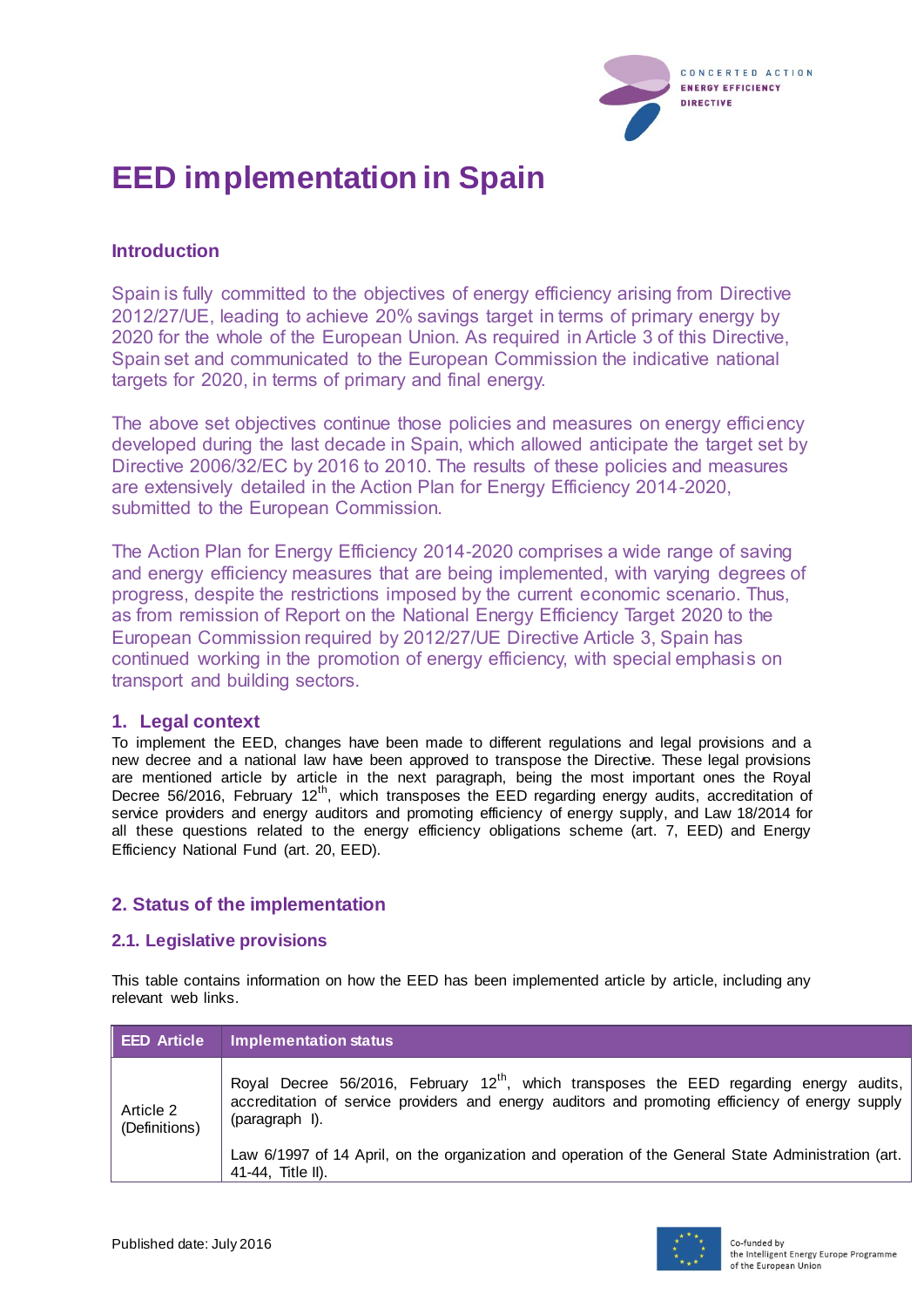|                      | Law 18/2014, of 15 October, approving urgent measures for growth, competitiveness and<br>efficiency (art. 69, 71).                                                                                                                                                                                                                                                                                                                                                                                                                                                                                                                                                                                                                                                                                                                                                                                                                                                                                 |
|----------------------|----------------------------------------------------------------------------------------------------------------------------------------------------------------------------------------------------------------------------------------------------------------------------------------------------------------------------------------------------------------------------------------------------------------------------------------------------------------------------------------------------------------------------------------------------------------------------------------------------------------------------------------------------------------------------------------------------------------------------------------------------------------------------------------------------------------------------------------------------------------------------------------------------------------------------------------------------------------------------------------------------|
|                      | National Energy Efficiency Plan (paragraph 4.1.6).                                                                                                                                                                                                                                                                                                                                                                                                                                                                                                                                                                                                                                                                                                                                                                                                                                                                                                                                                 |
|                      | Law 24/2013 on the Electricity Sector (arts. 6, 7, 30, 38, 40).                                                                                                                                                                                                                                                                                                                                                                                                                                                                                                                                                                                                                                                                                                                                                                                                                                                                                                                                    |
|                      | Law 34/1998 on the Hydrocarbons Sector (art. 58).                                                                                                                                                                                                                                                                                                                                                                                                                                                                                                                                                                                                                                                                                                                                                                                                                                                                                                                                                  |
|                      | Royal Decree 1110/2007, 24th August, approving the Regulation of metering points of the<br>electrical system (art. 3).                                                                                                                                                                                                                                                                                                                                                                                                                                                                                                                                                                                                                                                                                                                                                                                                                                                                             |
|                      | Royal Decree 616/2007, 11th May, on the promotion of cogeneration (art. 2).                                                                                                                                                                                                                                                                                                                                                                                                                                                                                                                                                                                                                                                                                                                                                                                                                                                                                                                        |
| Article 4            | In fulfilment of Article 4 the Ministry of Development has presented, within the framework of this<br>2014–2020 National Energy Efficiency Action Plan, a 'Spanish Strategy for Energy Renovation in<br>the Building Sector'.<br>This is a long-term strategy (including forecasts for 2020, 2030 and 2050) which will be updated<br>every three years, the aim of which is to stimulate investments in the renovation of residential and                                                                                                                                                                                                                                                                                                                                                                                                                                                                                                                                                          |
|                      | commercial buildings with a view to improving the energy performance of the national stock of<br>buildings. With this in mind, it gives an in-depth analysis of how to take on exhaustive and cost-<br>effective renovations which could potentially reduce consumption in terms of both the energy<br>supplied to buildings and their final energy level. According to the Directive, this strategy shall<br>encompass: (a) an overview of the national building stock based, as appropriate, on statistical<br>sampling; (b) identification of cost-effective approaches to renovations relevant to the building<br>type and climatic zone; (c) policies and measures to stimulate cost-effective deep renovations of<br>buildings, including staged deep renovations; (d) a forward-looking perspective to guide<br>investment decisions of individuals, the construction industry and financial institutions; (e) an<br>evidence-based estimate of expected energy savings and wider benefits. |
| Article 5            | The inventory of heated and/or cooled central government buildings has been elaborated and<br>published as it is stated in article 5 (firstly including those with a total useful floor area over 500 m <sup>2</sup><br>and secondly including also those over 250 $m2$ ) and is available at the following link on the<br>Ministry of Industry, Energy and Tourism website:<br>http://www.minetur.gob.es/energia/desarrollo/EficienciaEnergetica/directiva2012/Paginas/actuacio<br>nes-transposicion.aspx                                                                                                                                                                                                                                                                                                                                                                                                                                                                                         |
| Article 6            | Law 15/2014, September 16 <sup>th</sup> , for public sector rationalization and other measures of<br>administrative reform. This law establishes the principles and energy efficiency requirements for<br>the procurement of goods, services and buildings by public administrations within the State Public<br>Sector:<br>https://www.boe.es/boe/dias/2014/09/17/pdfs/BOE-A-2014-9467.pdf                                                                                                                                                                                                                                                                                                                                                                                                                                                                                                                                                                                                         |
| Articles 7<br>and 13 | Regarding article 7, Royal Decree Law 8/2014, July 4th, for the approval of urgent measures for<br>growth, competitiveness and efficiency<br>(https://www.boe.es/diario_boe/txt.php?id=BOE-A-2014-<br>$15^{\overline{th}}$<br>afterwards<br>18/2014,<br>October<br>7064),<br>approved<br>Law<br>by<br>(https://www.boe.es/diario_boe/txt.php?id=BOE-A-2014-10517), established the system of energy<br>saving obligations (art. 69.1) and set up, in accordance with Article 20 of Directive 2012/27/EU,<br>the National Energy Efficiency Fund (art. 72.1), under the Ministry of Industry, Energy and<br>Tourism (art. 73.1).                                                                                                                                                                                                                                                                                                                                                                    |
|                      | According to the Law 18/2014, the obligated parties (gas and electricity trading companies,                                                                                                                                                                                                                                                                                                                                                                                                                                                                                                                                                                                                                                                                                                                                                                                                                                                                                                        |



CONCERTED ACTION **ENERGY EFFICIENCY DIRECTIVE**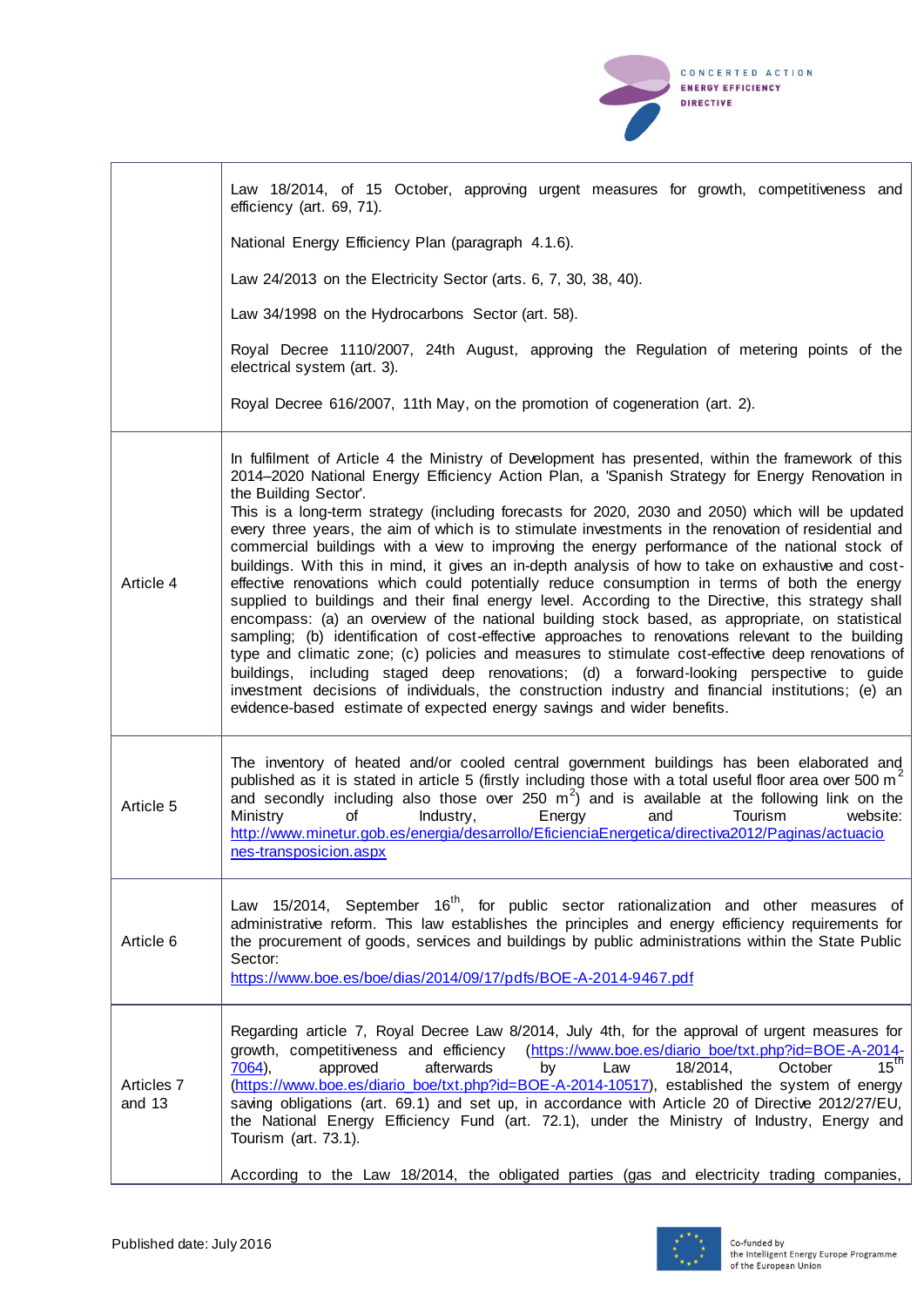

|              | petroleum product wholesale and operators of liquefied petroleum gas wholesale) should do an<br>annual financial contribution to the Fund for fulfilling with energy savings obligations (art. 71.1).                                                                                                                                                                                                                                                                                                                                                                                                                                                                                                                                                                                                                                                                                                                                                                                                                                                                                                                                                                                                                                                                                                                                                                                                                                                                                                                                                                                                                                                                                                                                                                                                                                                                                                                    |
|--------------|--------------------------------------------------------------------------------------------------------------------------------------------------------------------------------------------------------------------------------------------------------------------------------------------------------------------------------------------------------------------------------------------------------------------------------------------------------------------------------------------------------------------------------------------------------------------------------------------------------------------------------------------------------------------------------------------------------------------------------------------------------------------------------------------------------------------------------------------------------------------------------------------------------------------------------------------------------------------------------------------------------------------------------------------------------------------------------------------------------------------------------------------------------------------------------------------------------------------------------------------------------------------------------------------------------------------------------------------------------------------------------------------------------------------------------------------------------------------------------------------------------------------------------------------------------------------------------------------------------------------------------------------------------------------------------------------------------------------------------------------------------------------------------------------------------------------------------------------------------------------------------------------------------------------------|
|              | Alternatively, in the terms legally regulated by the Government, a mechanism based on the<br>presentation of Energy Saving Certificates (art. 71.2) may be established. However, it should be<br>noted that, to date, the regulatory provisions that will establish this mechanism have not yet been<br>approved.                                                                                                                                                                                                                                                                                                                                                                                                                                                                                                                                                                                                                                                                                                                                                                                                                                                                                                                                                                                                                                                                                                                                                                                                                                                                                                                                                                                                                                                                                                                                                                                                        |
|              | Royal Decree 56/2016, February 12 <sup>th</sup> , which transposes the EED regarding energy audits,<br>accreditation of service providers and energy auditors and promoting efficiency of energy supply.                                                                                                                                                                                                                                                                                                                                                                                                                                                                                                                                                                                                                                                                                                                                                                                                                                                                                                                                                                                                                                                                                                                                                                                                                                                                                                                                                                                                                                                                                                                                                                                                                                                                                                                 |
|              | http://www.boe.es/boe/dias/2016/02/13/pdfs/BOE-A-2016-1460.pdf                                                                                                                                                                                                                                                                                                                                                                                                                                                                                                                                                                                                                                                                                                                                                                                                                                                                                                                                                                                                                                                                                                                                                                                                                                                                                                                                                                                                                                                                                                                                                                                                                                                                                                                                                                                                                                                           |
|              | The Royal Decree consists of fourteen articles, grouped into five chapters, four additional<br>provisions, two transitional provisions, seven finals provisions and five annexes.                                                                                                                                                                                                                                                                                                                                                                                                                                                                                                                                                                                                                                                                                                                                                                                                                                                                                                                                                                                                                                                                                                                                                                                                                                                                                                                                                                                                                                                                                                                                                                                                                                                                                                                                        |
| Article 8,16 | Chapter I, under the heading "General Provisions," sets the object and purpose of this Royal<br>Decree, and the necessary definitions for the proper interpretation of the text.<br><b>Chapter II</b> , "Energy Audits", contains the regulation of them. This Royal Decree establishes the<br>obligation for companies not SMEs, which must do an energy audit before December 5th, 2015<br>and thereafter at least every four years from the date of previous energy audit. Requirements to<br>be met by the audit are also established. An Administrative Registry of Energy Audits is created in<br>the Ministry of Industry, Energy and Tourism and an inspection system is established.<br>Chapter III, "Accreditation system for providers of energy services and energy auditors" regulates<br>the conditions and requirements to be applied in the accreditation of these suppliers and auditors.<br>Chapter IV, "Promotion of energy efficiency in the production and use of heat and cold" regulates<br>the assessment of high-efficiency cogeneration potential and district heating and cooling to be<br>performed in order to provide information to investors regarding the national development plans<br>and contribute to a stable and supportive environment for investment.<br>Chapter V, "Penalties", relates to the penalties for the provisions defaults of this Royal Decree.<br>The provisions included in the Royal Decree impact on the assessment of energy efficiency<br>potential in the gas infrastructure, establish deadlines and dates for the mandatory<br>implementation of the articles contained in the Royal Decree and modify existing legislation to<br>incorporate aspects of energy auditing, the system of accreditation of providers of energy services<br>and energy auditors and accounting for consumption of hot water and heating, provided by<br>Directive 2012/27/UE. |
| Article 9    | Royal Decree 56/2016, February 12 <sup>th</sup> , which transposes the EED regarding energy audits,<br>accreditation of service providers and energy auditors and promoting efficiency of energy supply.                                                                                                                                                                                                                                                                                                                                                                                                                                                                                                                                                                                                                                                                                                                                                                                                                                                                                                                                                                                                                                                                                                                                                                                                                                                                                                                                                                                                                                                                                                                                                                                                                                                                                                                 |
|              | Law 24/2013, December 26th, on the Electricity Sector. Title VIII. Power supply.                                                                                                                                                                                                                                                                                                                                                                                                                                                                                                                                                                                                                                                                                                                                                                                                                                                                                                                                                                                                                                                                                                                                                                                                                                                                                                                                                                                                                                                                                                                                                                                                                                                                                                                                                                                                                                         |
|              | Royal Decree 1955/2000, December 1st, by which the transmission, distribution, marketing,<br>supply and authorization procedures for electric power facilities are regulated. Title VI Supply.<br>(Art. 93).                                                                                                                                                                                                                                                                                                                                                                                                                                                                                                                                                                                                                                                                                                                                                                                                                                                                                                                                                                                                                                                                                                                                                                                                                                                                                                                                                                                                                                                                                                                                                                                                                                                                                                             |
|              | Royal Decree 1110/2007, August 24th, approving the unified regulation on metering points of the<br>electrical system (art. 6, 9).                                                                                                                                                                                                                                                                                                                                                                                                                                                                                                                                                                                                                                                                                                                                                                                                                                                                                                                                                                                                                                                                                                                                                                                                                                                                                                                                                                                                                                                                                                                                                                                                                                                                                                                                                                                        |
|              | Royal Decree 1718/2012, December 28th, which determines the procedure for reading and billing<br>energy supplies low voltage with contracted power not exceeding 15 kW.                                                                                                                                                                                                                                                                                                                                                                                                                                                                                                                                                                                                                                                                                                                                                                                                                                                                                                                                                                                                                                                                                                                                                                                                                                                                                                                                                                                                                                                                                                                                                                                                                                                                                                                                                  |
|              | Royal Decree 216/2014, March 28th, establishing the methodology for calculating volunteers<br>prices for small electricity consumers and its legal procurement regime is established.                                                                                                                                                                                                                                                                                                                                                                                                                                                                                                                                                                                                                                                                                                                                                                                                                                                                                                                                                                                                                                                                                                                                                                                                                                                                                                                                                                                                                                                                                                                                                                                                                                                                                                                                    |

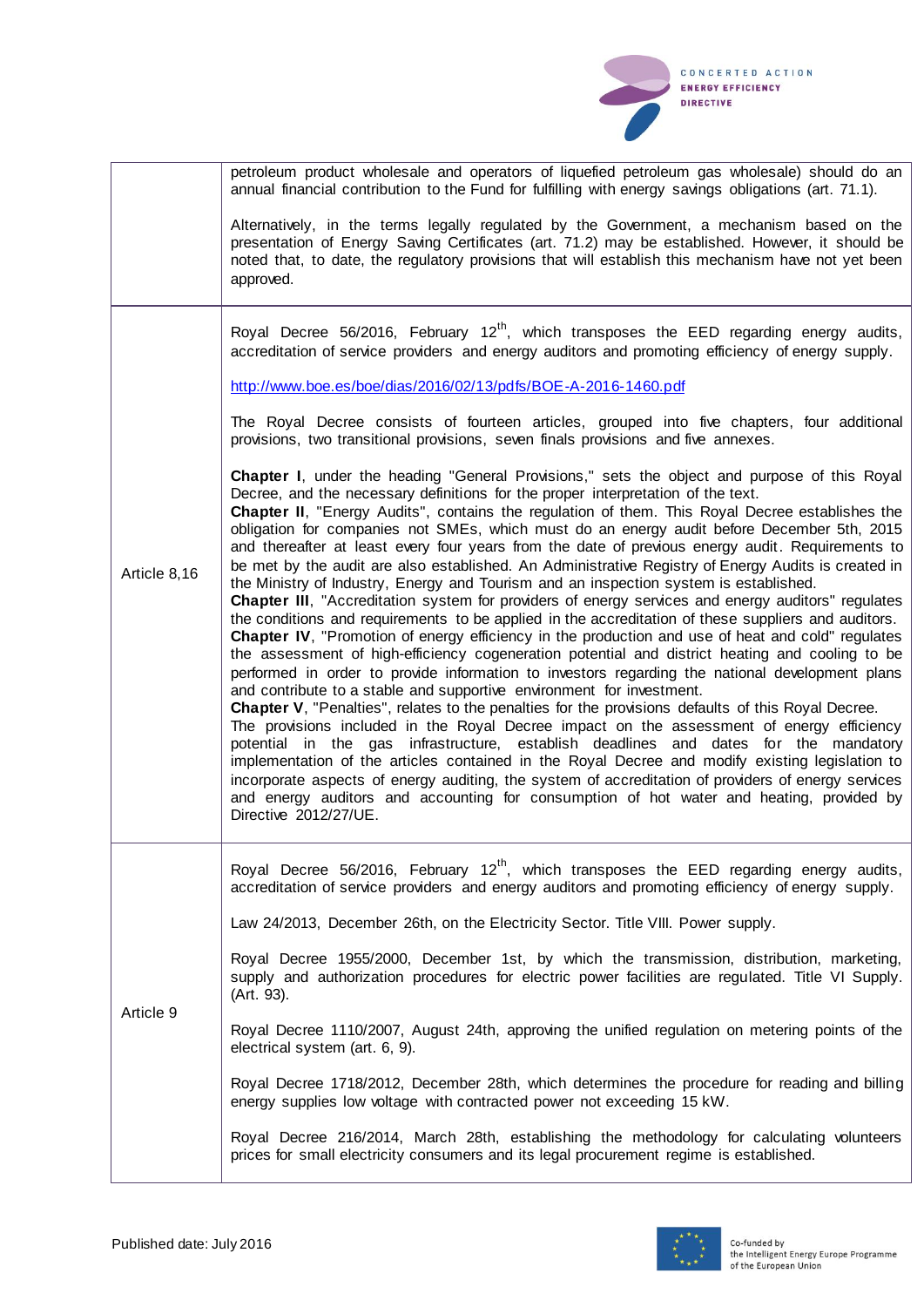|                           | Royal Decree 738/2015, July 31th, by which the activity of electricity production and clearance<br>procedure in the electrical systems of non-peninsular territories is regulated.                                                                                                                                                                                               |
|---------------------------|----------------------------------------------------------------------------------------------------------------------------------------------------------------------------------------------------------------------------------------------------------------------------------------------------------------------------------------------------------------------------------|
|                           | Royal Decree 1085/2015, December 4th, to promote biofuels (ninth additional provision, final<br>provision third, additional provision eighth).                                                                                                                                                                                                                                   |
|                           | Order ITC / 3992/2006, December 29th, establishing the tariffs for natural gas and manufactured<br>gases by pipeline, meter rental and connection fees for consumers connected to pressurized<br>networks with a supply equal to or below set 4 bar (art. 18).                                                                                                                   |
| Article 10                | Royal Decree 56/2016, February 12 <sup>th</sup> , which transposes the EED regarding energy audits,<br>accreditation of service providers and energy auditors and promoting efficiency of energy supply.                                                                                                                                                                         |
|                           | Royal Decree 1435/2002, December 27th, in which the basic conditions of power purchase<br>contracts and access to low voltage networks are regulated. (Art. 7).                                                                                                                                                                                                                  |
|                           | Resolution of 2 June 2015 (State Energy Secretariat), amending certain operating procedures<br>approved for the treatment of data from equipment type 5 measurement for billing and settlement<br>of energy.                                                                                                                                                                     |
|                           | Royal Decree 1074/2015, November 27th, by which different provisions are amended in the<br>electricity sector (art. 2).                                                                                                                                                                                                                                                          |
|                           | Royal Decree 56/2016, February 12 <sup>th</sup> , which transposes the EED regarding energy audits,<br>accreditation of service providers and energy auditors and promoting efficiency of energy supply.                                                                                                                                                                         |
|                           | Law 24/2013, December 26th, on the Electricity Sector. Title VIII. Power supply.                                                                                                                                                                                                                                                                                                 |
| Article 11                | Royal Decree 1955/2000, December 1st, by which the transmission, distribution, marketing,<br>supply and authorization procedures for electric power facilities are regulated. Title VI Supply.                                                                                                                                                                                   |
|                           | Royal Decree 1718/2012, December 28th, which determines the procedure for reading and billing<br>energy supplies low voltage with contracted power not exceeding 15 kW.                                                                                                                                                                                                          |
|                           | Royal Decree 216/2014, March 28th, establishing the methodology for calculating volunteers<br>prices for small electricity consumers and its legal procurement regime is established.                                                                                                                                                                                            |
| Article 14<br>and Annex X | Royal Decree 56/2016, February 12 <sup>th</sup> , which transposes the EED regarding energy audits,<br>accreditation of service providers and energy auditors and promoting efficiency of energy supply.<br>http://www.boe.es/boe/dias/2016/02/13/pdfs/BOE-A-2016-1460.pdf                                                                                                       |
|                           | Chapter IV, "Promotion of energy efficiency in the production and use of heat and cold" regulates<br>the assessment of high-efficiency cogeneration potential and district heating and cooling to be<br>performed in order to provide information to investors regarding the national development plans<br>and contribute to a stable and supportive environment for investment. |
|                           | The second additional provision determines the obligation to make a comprehensive assessment<br>of the use of high efficiency cogeneration and an efficient district heating and cooling. The second<br>final provision modifies the Royal Decree 616/2007, May 11th, on the promotion of cogeneration.                                                                          |
|                           | Order ITC / 1522/2007, May 24th, by which the regulation of a origin guarantee of electricity from<br>renewable energy sources and high efficiency cogeneration is established (Art. 3, 4, 6).                                                                                                                                                                                   |
|                           | Royal Decree 413/2014, June 6th, by which production activity of electric power from renewable<br>energy sources, cogeneration and waste is regulated (art. 27).                                                                                                                                                                                                                 |



CONCERTED ACTION **ENERGY EFFICIENCY DIRECTIVE**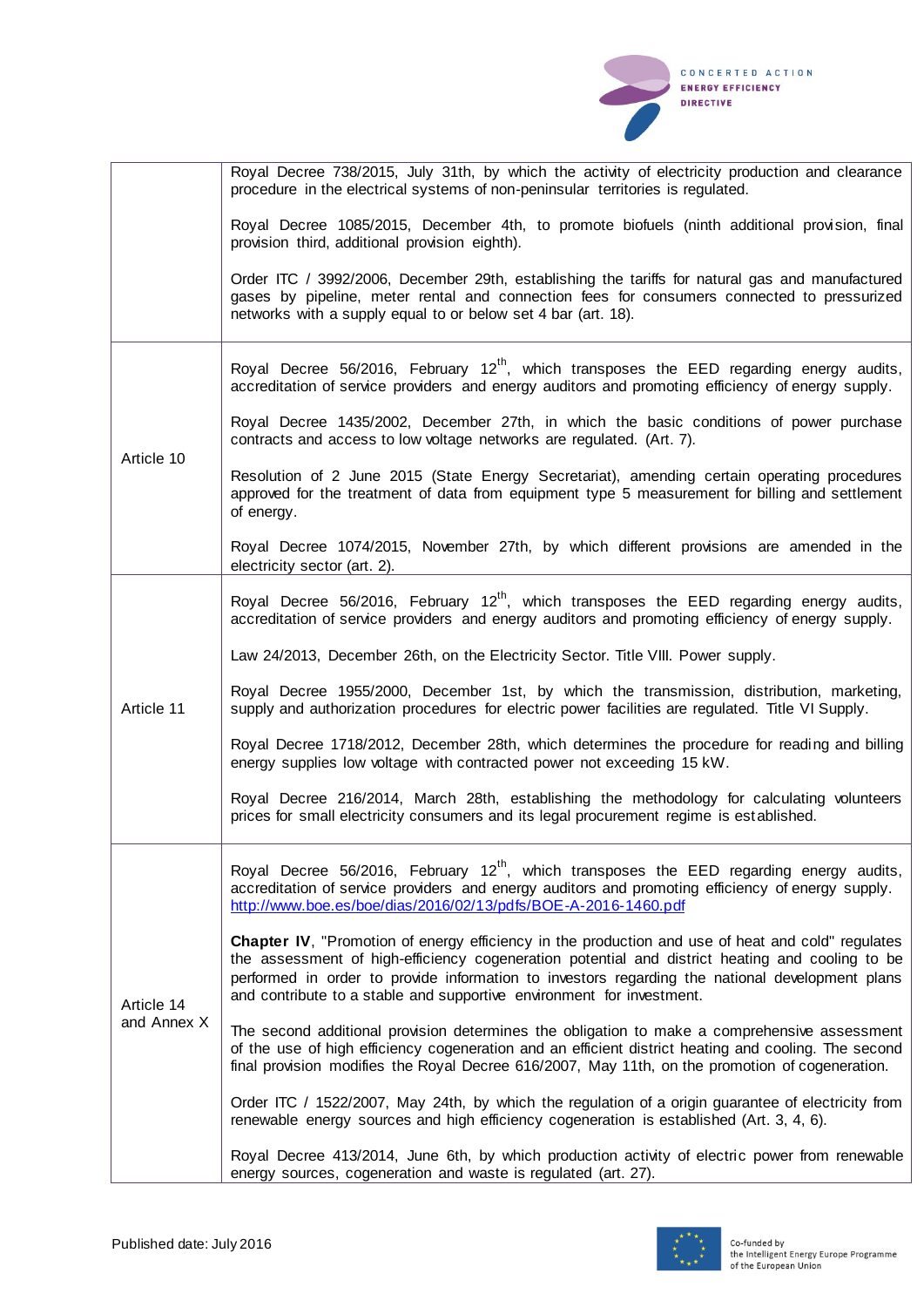

 $\overline{\mathbf{r}}$ 

| Article 15<br>and Annex<br>XI and XII | Royal Decree 56/2016, February 12 <sup>th</sup> , which transposes the EED regarding energy audits,<br>accreditation of service providers and energy auditors and promoting efficiency of energy supply. |
|---------------------------------------|----------------------------------------------------------------------------------------------------------------------------------------------------------------------------------------------------------|
|                                       | Law 24/2013, December 26th, on the Electricity Sector. (Art. 9, 14.8, 16, 26, 33, 46, 49).                                                                                                               |
|                                       | Royal Decree 413/2014, June 6th, by which production activity of electric power from renewable<br>energy sources, cogeneration and waste is regulated (Arts. 6, 10).                                     |
|                                       | Order IET 2013/2013, October 31st, by which the competitive allocation mechanism management<br>service demand interruptibility is regulated.                                                             |
|                                       | Order IET 346/2014, March 7th, amending the Order IET / 2013/2013, of 31 October, by which<br>the competitive allocation mechanism management service demand interruptibility is regulated.              |
|                                       | Royal Decree 1085/2015, December 4th, to promote biofuels (sixth additional provision).                                                                                                                  |
|                                       | Royal Decree 661/2007, May 25th, by which the activity of electricity production under the special<br>regime (art. 17, 33) is regulated.                                                                 |
|                                       | Royal Decree 216/2014, March 28th, establishing the methodology for calculating volunteers<br>prices for small electricity consumers and its legal procurement regime is established.                    |
|                                       | Royal Decree 900/2015, October 9th, by which the administrative, technical and economic<br>conditions, of electric energy supply modalities with self-consumption are regulated.                         |
| Article 16                            | Royal Decree 56/2016, February 12 <sup>th</sup> , which transposes the EED regarding energy audits,<br>accreditation of service providers and energy auditors and promoting efficiency of energy supply. |
|                                       | Spanish NEEAP (paragraph 4.1.4).                                                                                                                                                                         |
|                                       | See some videos of the most recent campaign on energy efficiency, under the EED:                                                                                                                         |
| Article 17                            | http://www.lamoncloa.gob.es/serviciosdeprensa/cpci/Paginas/industria/idae-2015.aspx                                                                                                                      |
|                                       | See also the 2016 national report on:<br>https://ec.europa.eu/energy/en/topics/energy-efficiency/energy-efficiency-directive/national-<br>energy-efficiency-action-plans                                 |
|                                       | Royal Decree 56/2016, February 12th, which transposes the EED regarding energy audits,<br>accreditation of service providers and energy auditors and promoting efficiency of energy supply.              |
| Article 18                            | Spanish NEEAP (paragraph 4.1.6).                                                                                                                                                                         |
|                                       | Law 24/2013, December 26th, on the Electricity Sector. (Art. 40, 46, 49, 50, 65).                                                                                                                        |
| Article 19                            | Spanish NEEAP (paragraph 4.1.7).                                                                                                                                                                         |
| Article 20                            | The National Energy Efficiency Fund is under the Ministry of Industry, Energy and Tourism<br>through the State Secretariat for Energy.                                                                   |
|                                       | Fund,<br>which<br>established<br>18/2014<br>The<br>Law<br>by<br>was                                                                                                                                      |

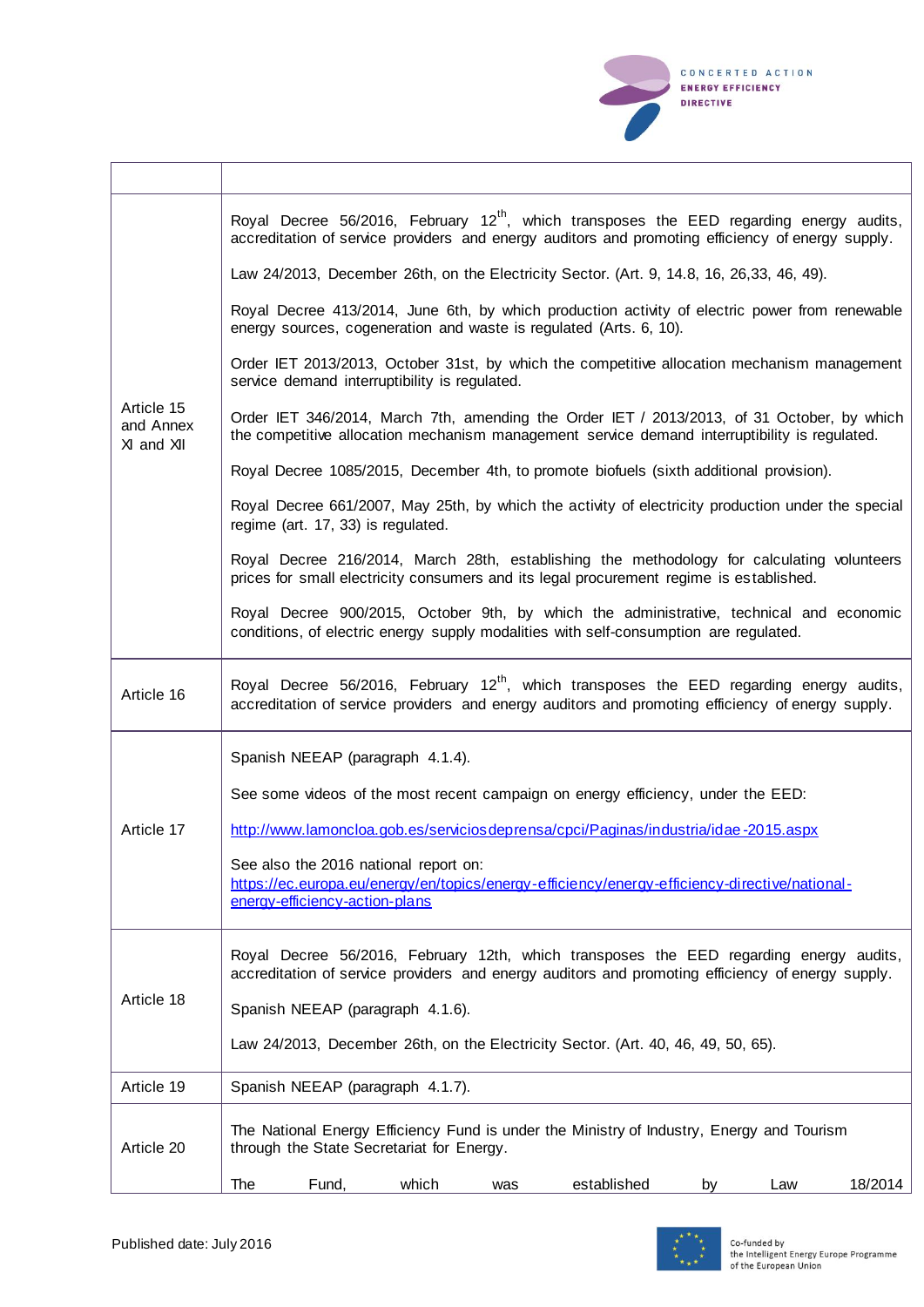

|           | (https://www.boe.es/diario_boe/txt.php?id=BOE-A-2014-10517) aims at financing mechanisms for<br>economic, financial, technical assistance, training, information or other measures to increase<br>energy efficiency in the different energy-consuming sectors so that contribute to the national<br>energy savings target established by the National System of Energy Efficiency Obligations under<br>Article 7 of Directive 2012/27/EU.                                                                                                                                                                                                                                                                                                                                                                                                                                                                                                                                                                                                                                                                                                                                                              |
|-----------|--------------------------------------------------------------------------------------------------------------------------------------------------------------------------------------------------------------------------------------------------------------------------------------------------------------------------------------------------------------------------------------------------------------------------------------------------------------------------------------------------------------------------------------------------------------------------------------------------------------------------------------------------------------------------------------------------------------------------------------------------------------------------------------------------------------------------------------------------------------------------------------------------------------------------------------------------------------------------------------------------------------------------------------------------------------------------------------------------------------------------------------------------------------------------------------------------------|
| Annex VII | Royal Decree 1718/2012, December 28th, which determines the procedure for reading and billing<br>energy supplies low voltage with contracted power not exceeding 15 kW.<br>Royal Decree 216/2014, March 28th, establishing the methodology for calculating volunteers<br>prices for small electricity consumers and its legal procurement regime is established.<br>Royal Decree 1164/2001, October 26th, in which access tariffs to transmission and distribution of<br>electricity are established (Art. 5).<br>Law 24/2013 on the Electricity Sector (arts. 44, 46).<br>Resolution of 23 May 2014, from the General Directorate of Energy Policy and Mines, in which the<br>minimum content and the electricity bill model is established.<br>Royal Decree 1955/2000, December 1st, by which the transmission, distribution, marketing,<br>supply and authorization procedures for electric power facilities are regulated. Title VI Supply.<br>(Art. 110a).<br>Royal Decree 1434/2002, December 27 <sup>th</sup> , by which the activities of transportation, distribution,<br>marketing, supply and authorization procedures for natural gas installations are regulated (Art. 51,<br>$52, 53$ ). |

## **2.2. Non-legislative provisions**

In addition to legal implementation, what other measures are taken, are there any additional instruments?

Are there any national co-operation mechanisms: working together with others in order to enhance EED implementation? Voluntary agreements?

The National Energy Efficiency Fund includes the following action lines:

Aid program for municipal street lighting. Loans at an interest rate of 0.0% for renovation projects of municipal street lighting installations (with a minimum of 300,000 euros and a maximum of 4 million) to reduce energy consumption by at least 30%, reaching A or B energy qualification, regulate lighting levels and adapt the facilities to the energy efficiency criteria of the Regulation on Energy Efficiency in Exterior lighting installations. See:

<http://www.idae.es/index.php/relcategoria.4037/id.855/relmenu.449/mod.pags/mem.detalle>

- Aid program for SMEs and large enterprises in industry sector. This line promotes measures to reduce the final energy consumption and  $CO<sub>2</sub>$  emissions through the implementation of projects on energy efficiency saving in industry (improving both equipment and process technology and energy management systems), covering up to 30% of eligible cost. See:

<http://www.idae.es/index.php/relcategoria.4037/id.856/relmenu.449/mod.pags/mem.detalle>

Incentive program for modal shift and transport modes. It aims to encourage the implementation of sustainable transport plans, improving the management of road transport fleets and performing efficient driving courses for professionals (minimum 200 students).



-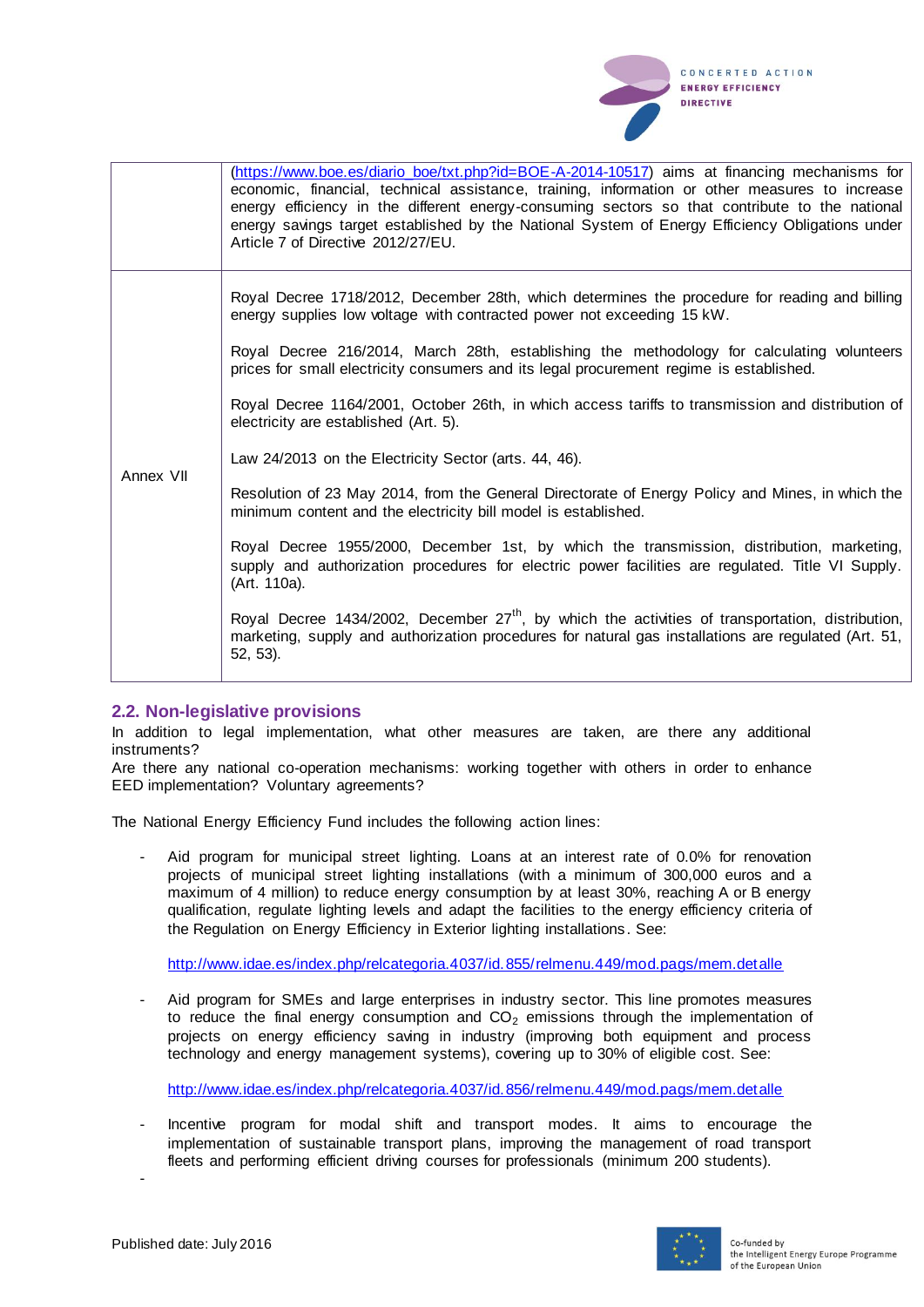

<http://www.idae.es/index.php/relcategoria.4037/id.857/relmenu.449/mod.pags/mem.detalle>

Aid program for energy efficiency in the railway sector. Improving energy efficiency in the rail sector through energy recovery from regenerative brakes, improving energy efficiency in buildings, lighting of tunnels, galleries, platforms and parking, introduction of more energy efficient technologies in signing and beaconing, etc.

<http://www.idae.es/index.php/relcategoria.4037/id.886/relmenu.449/mod.pags/mem.detalle>

- Aid program for energy efficiency in desalination plants. Aims reducing energy consumption in the water cycle, with special attention to desalination.

<http://www.idae.es/index.php/relcategoria.4037/id.887/relmenu.449/mod.pags/mem.detalle>

- Communication campaign.

In addition to these programmess (founded by the National Energy Efficiency Fund) the PAREER-CRECE program is directed to support investments on energy renovation of existing buildings. This program aims to act in any type of buildings, improving the energy efficiency of the thermal envelope or the heating and lighting installations, and the replacement of conventional energy by solar, biomass, aerothermal, geothermal or hydrothermal in HVAC systems. See: [http://www.idae.es/index.php/id.858/relmenu.409/mod.pags/mem.detalle.](http://www.idae.es/index.php/id.858/relmenu.409/mod.pags/mem.detalle)

See complete presentations of these programmes on: [http://www.idae.es/index.php/id.883/relcategoria.4037/mod.pags/mem.detalle.](http://www.idae.es/index.php/id.883/relcategoria.4037/mod.pags/mem.detalle)

Other administrative provisions approving measures for supporting energy efficiency by the General State Administration:

- Law 8/2013 of 26 June 2013 on rehabilitation, regeneration and urban renovation.
- MOVELE: direct subsidies for the purchase of electric vehicles, as part of the 2010–2014 Action Plan under Spain's 2010–2014 Integrated Electric Vehicle Stimulus Plan.
- Order FOM/1635/2013 of 10 September 2013 updating basic document DB-HE 'Energy Saving' of the Technical Building Code, approved by Royal Decree 314/2006 of 17 March 2006.
- Order INT/229/2013 of 25 November 2013 amending Annexes I, V, VI and VII to the General Driver Regulations approved by Royal Decree 818/2009 of 8 May 2009, and Order INT/2323/2011 of 29 July 2011 regulating training for progressive access to the class A driver's licence.
- PIMA AIRE: direct assistance under the 'PIMA Aire' environmental stimulus plan for the purchase of more efficient commercial vehicles.
- PIMA SOL: provides carbon credits through the carbon fund for a sustainable economy for energy renovation projects in the hotel industry.
- PIVE (Efficient Vehicle Incentive Programme): programmes of public aids managed by IDEA which aimed to encourage the scrapping of passenger vehicles (M1) and commercial vehicles under 3.5 T (N1) at least 12 and 10 years old, respectively. The incentive was related to the purchase of new category M1 and N1 vehicles in energy class A and B, for category M1 vehicles, and with  $CO<sub>2</sub>$  emissions less than 160 g/km for category N1 vehicles.